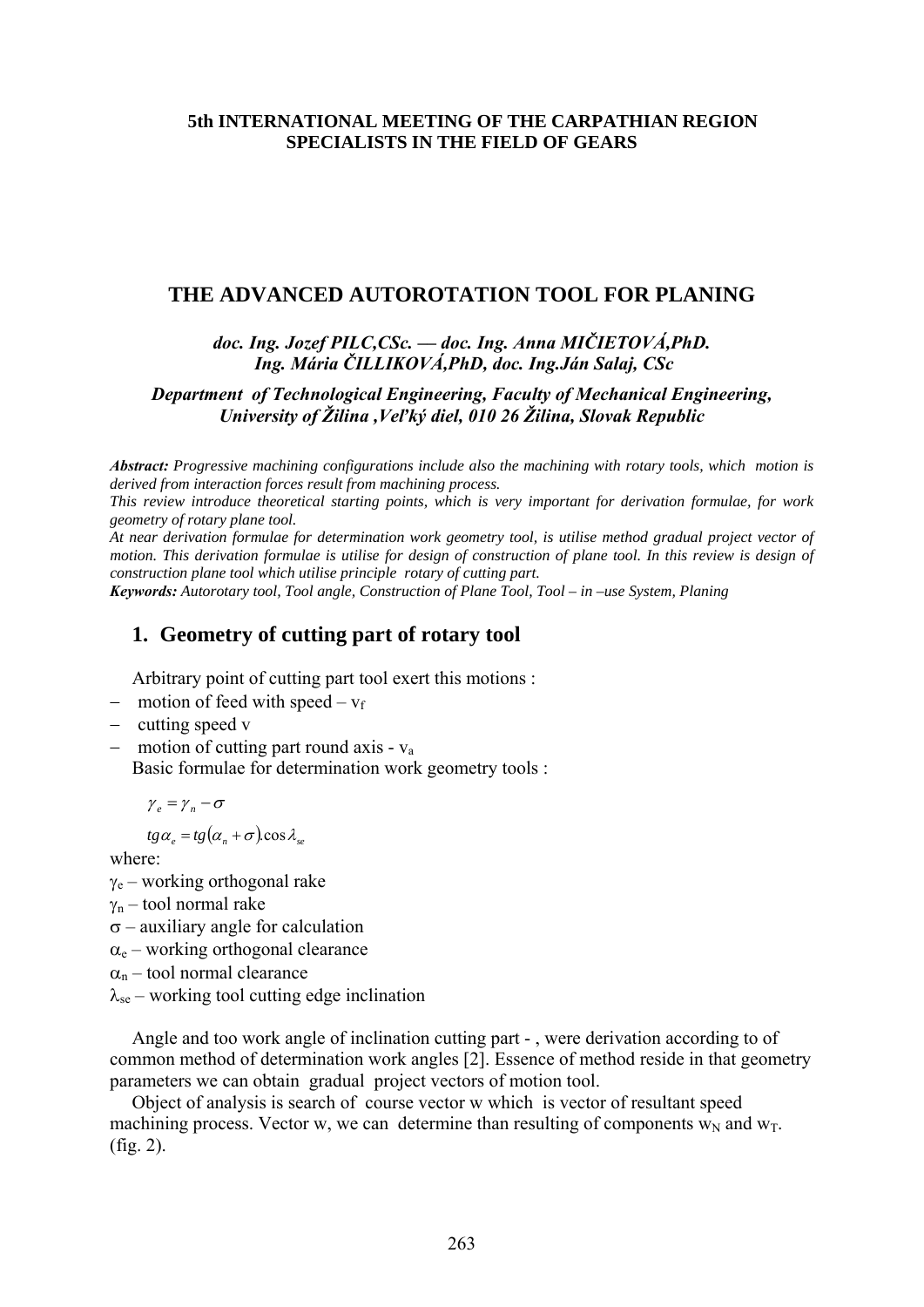The differences are significant that is why tool angles cannot be determined for the physical processes located in machining zone and contact surfaces of tool.

Equations for working geometry of planing tool [1] were calculated by using the method of step by step projection of movement vectors.

$$
tg\sigma = \frac{v.\sin\lambda_s.\sin\psi}{v.\cos\lambda_s} = tg\lambda_s.\sin\psi
$$

$$
tg\lambda_{se} = \frac{(\xi - \sin\lambda_s.\cos\psi)\cos\sigma}{\cos\lambda_s}
$$

This calculated equations are valid too for a negative tool cutting edge inclination  $\lambda_s$ . If angle tool cutting edge inclination is negative thus cutting edge change course of rotary. For angle  $\sigma$  are valid :

$$
tg\sigma = \pm tg\lambda_s \cdot \sin\psi
$$
  

$$
tg\lambda_{se} = \pm \frac{(\xi - \sin\lambda_s \cdot \cos\psi)\cos\sigma}{\cos\lambda_s}
$$

Negative sign is valid for negative angle cutting edge inclination  $\lambda_s$ .

Angle of touch –  $\psi$  (fig.1) of point cutting we can determined according to of formula:

$$
\cos\psi = \frac{R_n - a_p}{R_n} = 1 - \frac{a_p}{R_n}
$$

where :

 $v_n = \xi$ .  $v_c$ and coefficient ξ: ξ: = sin  $\lambda_s$ 



Fig.1 Scheme for calculated angle  $\psi$ 

**2. Analysis of geometry cutting edge of rotary planing tool which is adjust with double angle inclination cutting edge**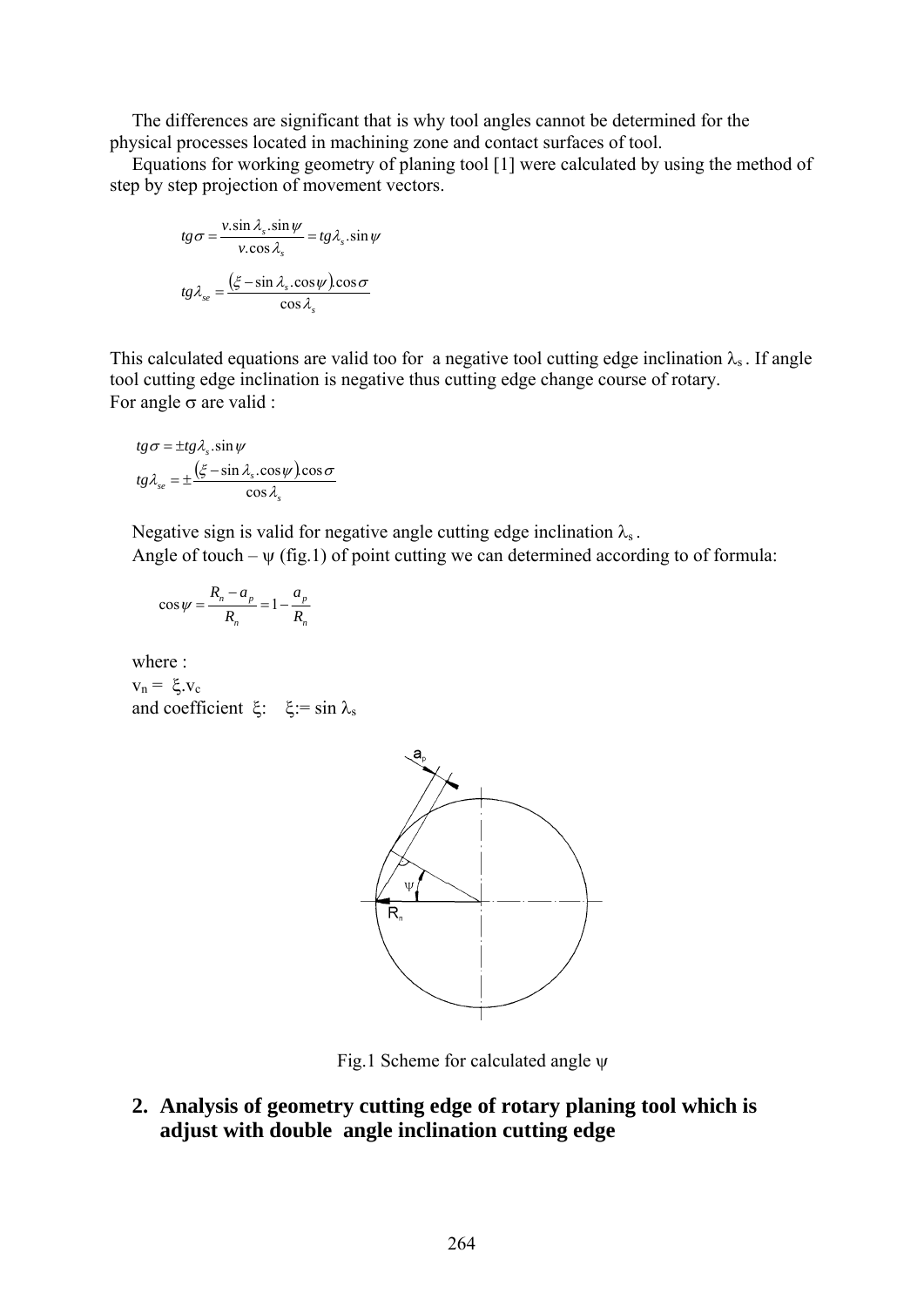From of theoretical analysis of work geometry tool of turning [3] result that for work of tool is good and suitable planing tool lean steel in plane perpendicular to axis of workpiece.

So we are obtain tool with double cutting edge inclination ( $\lambda_s$ ; and  $\Theta$ ) where:

 $\lambda_s$  – a tool cutting edge inclination

Θ - angle inclination of tool in back plane

From fig. 2 result :

$$
tg\sigma = \frac{v_3 + v_5}{v_1}
$$
  
\nwhere:  
\n
$$
v_1 = v \cdot \cos \theta \cdot \cos \lambda_s
$$
  
\n
$$
v_2 = v \cdot \cos \theta \cdot \sin \lambda_s
$$
  
\n
$$
v_3 = v_2 \cdot \sin \psi = v \cdot \cos \theta \cdot \sin \lambda_s \cdot \sin \psi
$$
  
\n
$$
v_4 = v_2 \cdot \cos \psi = v \cdot \cos \theta \cdot \sin \lambda_s \cdot \cos \psi
$$
  
\n
$$
v_5 = v \cdot \sin \theta \cdot \cos \psi
$$
  
\n
$$
v_6 = v \cdot \sin \theta \cdot \sin \psi
$$

Subsequently :

$$
tg\sigma = \frac{v.\cos\theta.\sin\lambda_s.\sin\psi + v.\sin\theta.\cos\psi}{v.\cos\theta.\cos\lambda_s}
$$

After mathematical arrangement :

$$
tg\sigma = tg\lambda_s \cdot \sin\psi + tg\theta \frac{\cos\psi}{\cos\lambda_s}
$$

Likewise we can determine work angle of cutting edge inclination  $\lambda_{se}$ . where:

$$
tg\lambda_{se} = \frac{w_T}{w_N}
$$
  
\n
$$
w_T = v_n + v_6 - v_4 = \xi.v + v.\sin\theta.\sin\psi - v.\cos\theta.\sin\lambda_s.\cos\psi
$$
  
\n
$$
w_N = \frac{v_1}{\cos\sigma} = \frac{v.\cos\theta.\cos\lambda_s}{\cos\sigma}
$$

We can suppose, that at negative angle  $\lambda_s$ , cutting edge change course of rotary. Afterwards common equations for determine of angles  $\sigma$  and  $\lambda_{se}$  they are:

$$
tg \sigma = \pm tg \lambda_s \cdot \sin \psi + tg \theta \frac{\cos \psi}{\cos \lambda_s}
$$

$$
tg \lambda_{se} = \pm \frac{(\xi + \sin \theta \cdot \sin \psi - \cos \theta \cdot \sin \lambda_s \cdot \cos \psi)\cos \sigma}{\cos \theta \cdot \cos \lambda_s}
$$

where :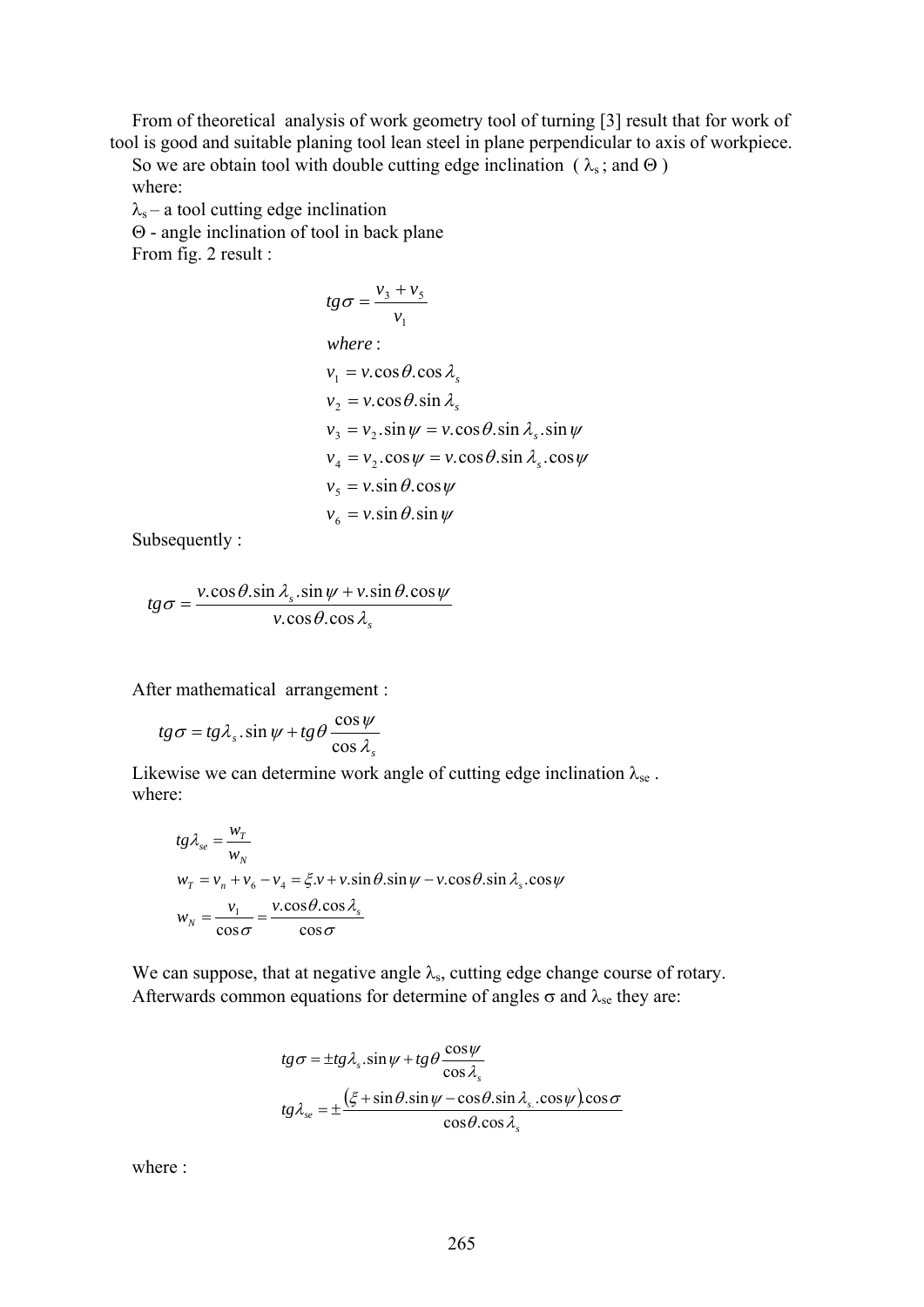Sign (-) apply for negative angle cutting edge inclination  $\lambda_s$ . On the foundation determine of equations we can calculate values work geometry of angles. This equations we can use for arbitrary is conditions of work of tool an in arbitrary point of cutting edge determine real work geometry of angles, which are determine results work of tool.



Fig. 2 Work angles of planing tool with double angle cutting edge inclination.

# **3. Construction of planing tool**

Construction of planing tool enable change tool cutting edge inclination - . At project of construction autorotary tools is necessary go out from requirement:

 $\triangleright$  high of tough construction tool,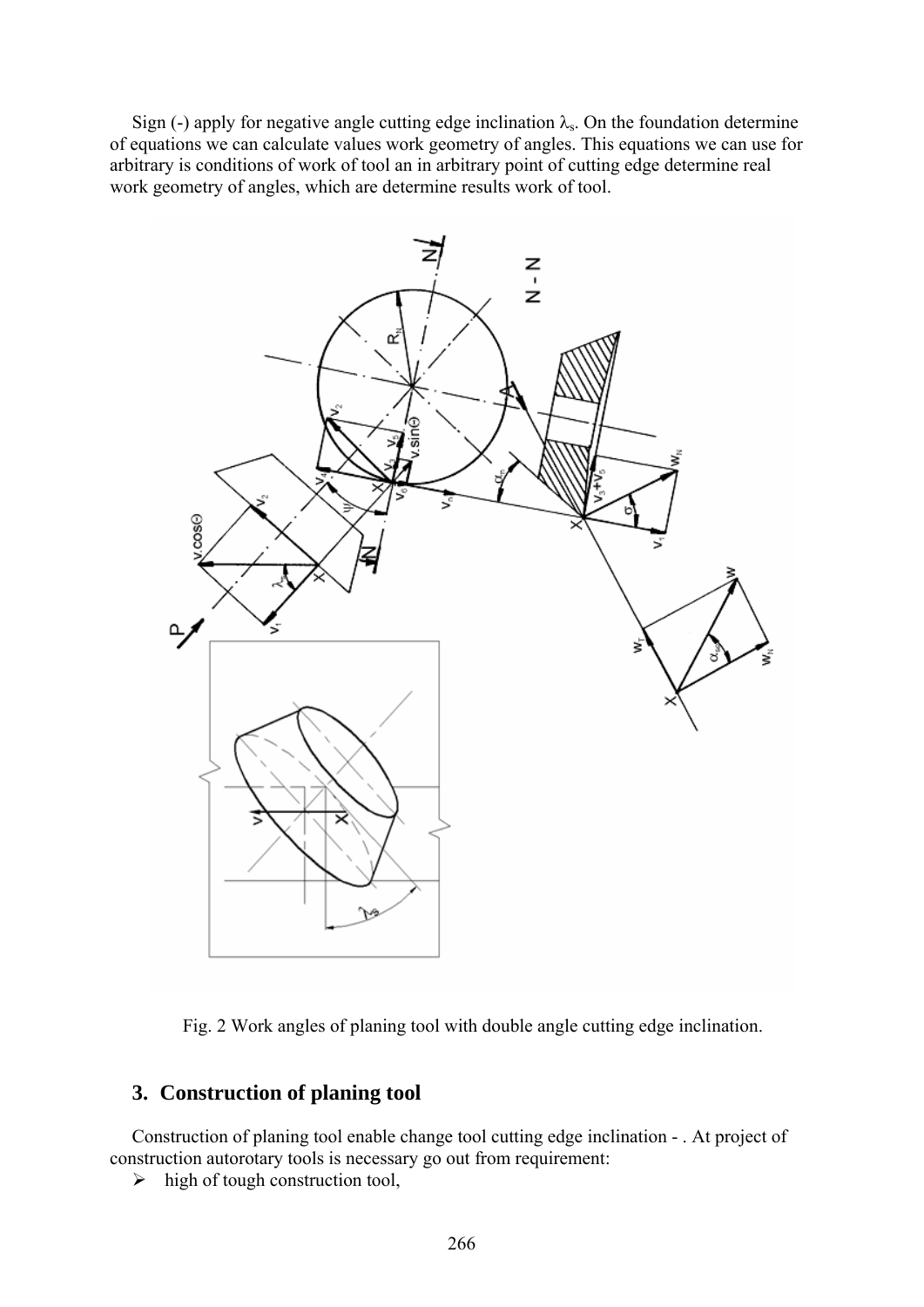$\triangleright$  high of precision motion tool (radial – circular runout and action)

 $\triangleright$  high reliability motion of tool, which we secure suitable construction of tool.

In works of authors we can acquaint with construction of lathe, milling and planing tools. Generally we can affirm, that suitable are tools, which has of rotary part fit in sliding bearings. Fit in antifriction bearings is not suitable.

The formulae were utilise at project of planing tools. Possibility of minimum radial clearance setting, and easy way of sliding surfaces lubrication. Experiments tacked place mostly in real production conditions. This new planing tool design has several advantages for many groups of machined materials. Working rages of tool were confirmed experimentally, in agreement with theoretical conclusions.

From results of theoretical analysis of work geometry follow, that is suitable this planing tool adjust with double angle cutting edge inclination ( $\lambda_s$ ;  $\Theta$ ) where angle  $\lambda_s$  is altering. The angle you can recommend constant  $(\Theta = 5^{\circ})$ .

Very important characteristic of tool is due to friction of chip and face tool and workpiece – flank tool. In body of planing tool (fig.3) is conical case Cu Sn8 (1), in case is rotary cutting part of planing tool (2). Minimum radial clearance we can adjust auxiliary of screw (3) and ball φ 6mm (4) Screw (5) insure of screw against rotary. Screw spleen on the rotary part of tool serve for forced of ointment.



Fig. 3 Scheme of minimum radial clearance setting and sliding surfaces of rotary cutting part planing tool.

# **4. Conclusion**

On the rudiment of theoretical analysis of work geometry rotary tool, he was constructed this planing tool and was performed experiments.

From the results we can recommended:

- $\triangleright$  For the reliable rotary movement of cutting part of planing tool is most important right define minimum radial clearance and sliding surfaces lubrication.
- $\triangleright$  Experiments tacked place mostly in real production condition this new planing tool design has several advantages for many groups of machined materials.
- $\triangleright$  Using of tools with circular cutting edges those can swing with autorotation is perspective namely for machining of extremely hard materials to remove heat from plastic deformed zone.
- Example 1 Rotary of tool determine mainly cutting v and tool cutting edge inclination  $\lambda_s$ .
- A tool cutting edge inclination  $\lambda_s$  we can recommended in extent  $\lambda_s = 45 60^\circ$ .
- $\triangleright$  Cutting speeds for this tools we can recommended important higher, than at classical planing tools.